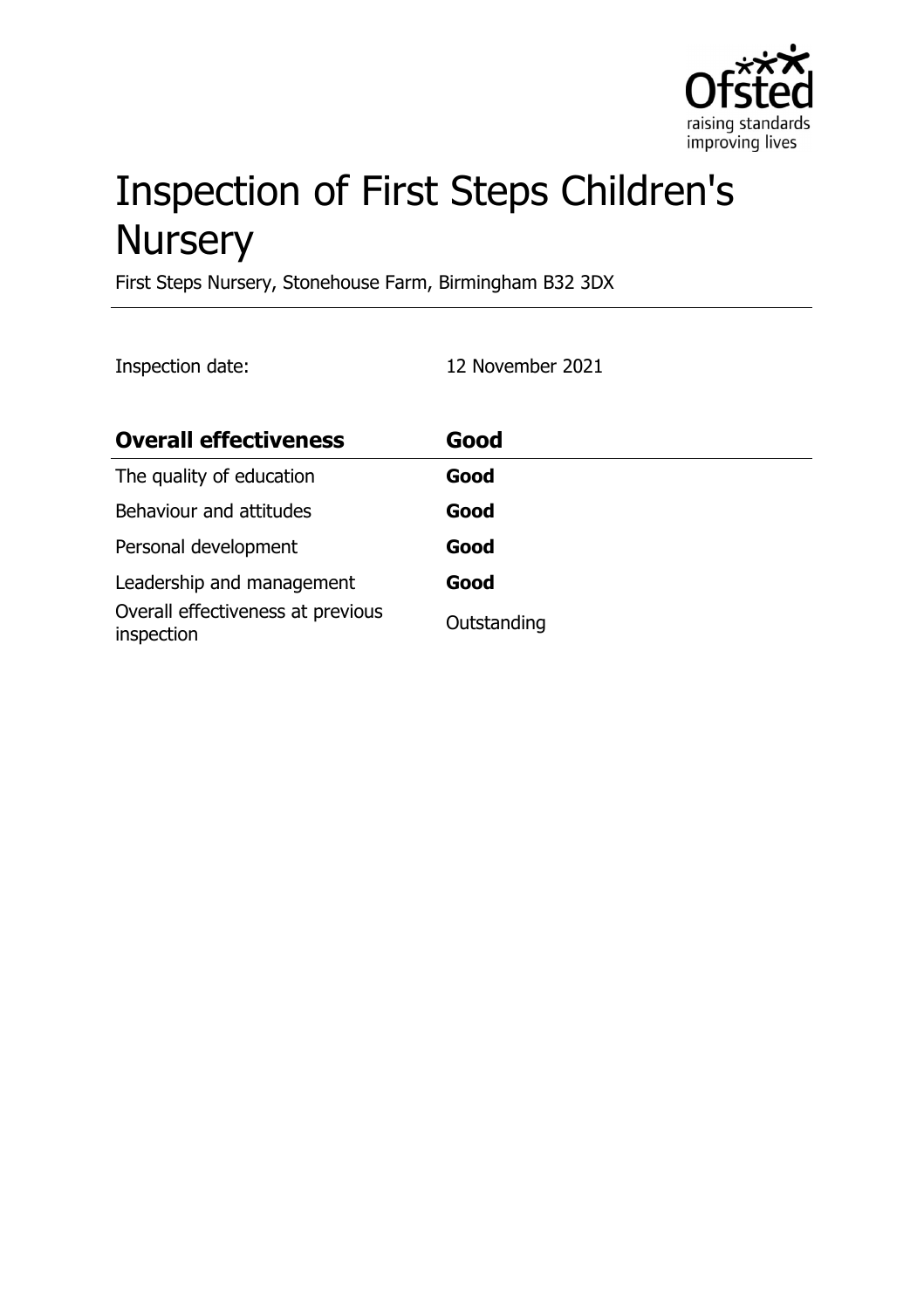

## **What is it like to attend this early years setting?**

#### **The provision is good**

Children are very settled. They are happy and build positive relationships with staff and their peers. Pre-school children comment that they like coming to nursery. All children behave well. Staff promote the nursery golden rules consistently throughout. Children are polite and cooperative, and they learn to play nicely with others from a young age.

Managers have prioritised children's health and safety during the COVID-19 pandemic. They have implemented extra measures to prevent and reduce the spread of infection. This includes daily cleaning, rigorous handwashing routines, social distancing and mask wearing for all adults on site, which is current practice.

Children display positive attitudes and have fun. They enjoy varied activities that promote their interests. Babies enjoy investigating sensory materials, such as sand, and making small towers with stacking cups. Toddlers delight in creative painting and playing with pretend dinosaurs. Pre-school children like making gingerbread play dough and playing with construction bricks. All children enjoy practising their physical skills outside, including playing with balls, negotiating see-saws and riding on trikes and bikes.

All children make good progress in learning. Managers place a strong focus on closing attainment gaps. They make effective use of funding, and the nursery special educational needs coordinator is knowledgeable. Children with special educational needs and/or disabilities are particularly well supported.

#### **What does the early years setting do well and what does it need to do better?**

- The manager is an ambitious and experienced leader. She reflects accurately on the quality of the nursery and has some good ideas for further development. However, staff do not routinely contribute their views to the overall nursery selfevaluation, and are not entirely clear about the manager's priorities for the future. There is room to strengthen reflective practice so that the management and staff teams share one vision for the nursery.
- $\blacksquare$  The manager and the majority of the staff are well qualified. The manager routinely supervises staff and oversees their practice. She is highly supportive of the staff and she prioritises their well-being and adopts a positive leadership approach. This encourages them to build on and enhance their own knowledge and skills.
- The curriculum is good. Staff know children well and they use children's interests and observed next steps in learning to plan interesting activities. All children develop the skills they need for future learning. However, there is scope to refine the curriculum. Staff do not always sequence the educational programmes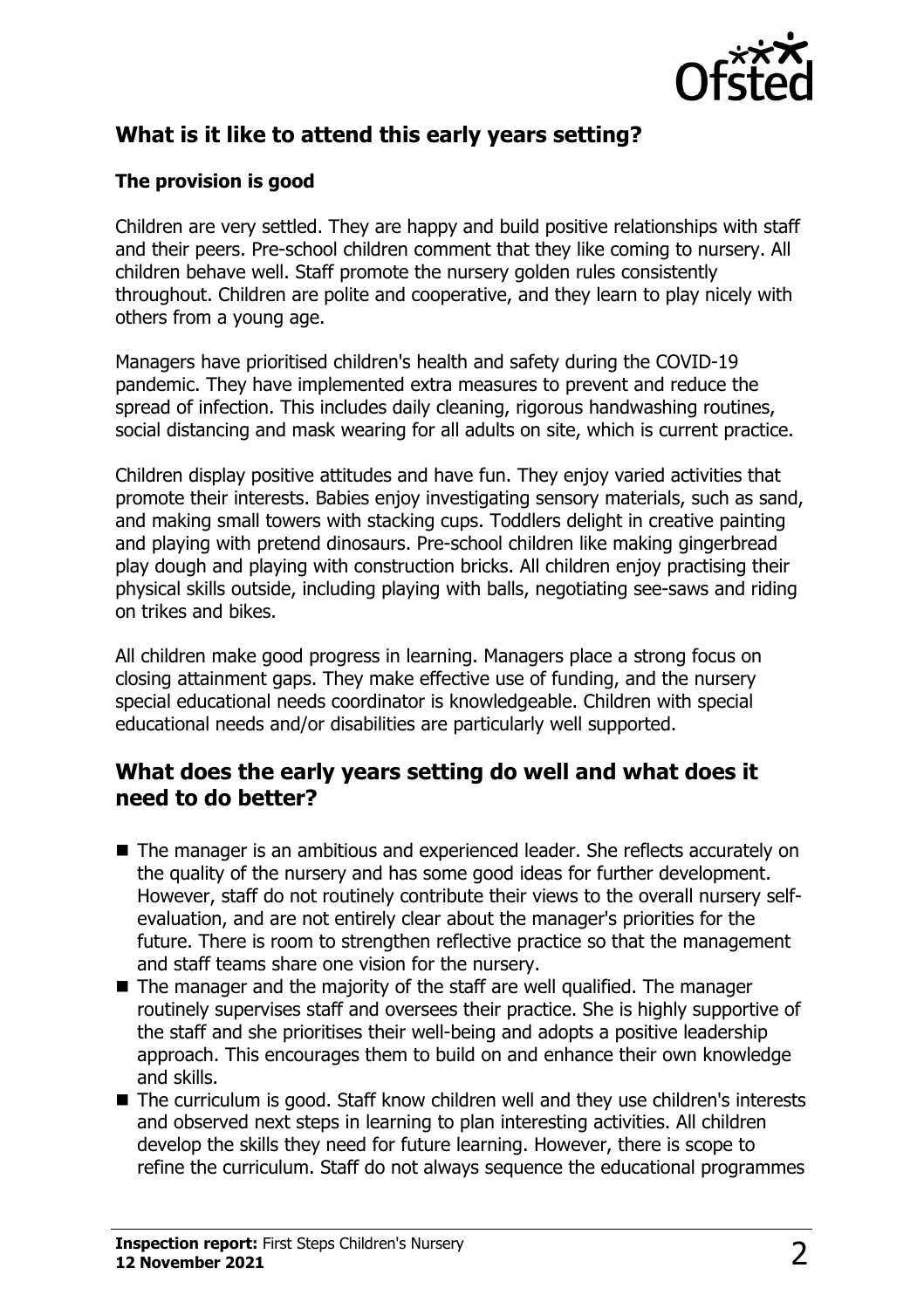

as well as possible to provide children with the highest levels of challenge. Occasionally, during play interactions or the activities planned, staff miss opportunities to extend and build on what children know, remember and can do.

- Communication, language and literacy is well promoted. Staff consistently talk to children and encourage back and forth conversations. Babies name farm animals and learn about the sounds they make through familiar rhymes. Toddlers listen during circle time and use simple language to talk about emotions with staff, using pictures. Pre-school children enjoy giving meaning to marks as they choose what they want for Christmas in preparation for letters to Santa Claus.
- $\blacksquare$  Healthy lifestyles are exceptionally well promoted at this nursery. Children learn about the importance of keeping themselves healthy and also the impact their lifestyles have on the environment. Managers and staff utilise strong initiatives to teach children about their role in taking care of the world and being healthy. This includes implementing an 'eco-school' ethos and a health and well-being project.
- Children are very independent. Young children cooperate with care routines and are beginning to serve themselves food at mealtimes. Pre-school children are confident with the nursery routines and they manage their own self-care needs, including using the bathroom, serving their lunch and dressing themselves. They enjoy having responsibilities and helping their teachers, including clearing away after lunch.
- Partnerships with parents are really strong. Staff share information with parents about their children's time at nursery. They provide parents with home activities, including resources and ideas for their children. Parents say their children love coming, they would highly recommend the nursery and are very happy with the service.
- $\blacksquare$  Managers and staff have established good links with a range of relevant professionals. Two-way information is shared about children's care and education. These links are used well to support children and their families.

## **Safeguarding**

The arrangements for safeguarding are effective.

Managers and staff are suitably vetted. The manager is a confident designated safeguarding lead who provides strong support to the staff team. Managers and staff are clear about the signs and symptoms of child abuse or neglect. They are confident about their role in managing child protection concerns. The environment is suitable, safe and secure. Managers ensure that effective risk assessments are in place and daily safety checks are embedded, including monitoring attendance. Staff-to-child ratios are maintained and staff are well deployed throughout so children are well supervised. Managers and all staff partake in routine child protection, first-aid and food hygiene training. This helps promote children's welfare.

## **What does the setting need to do to improve?**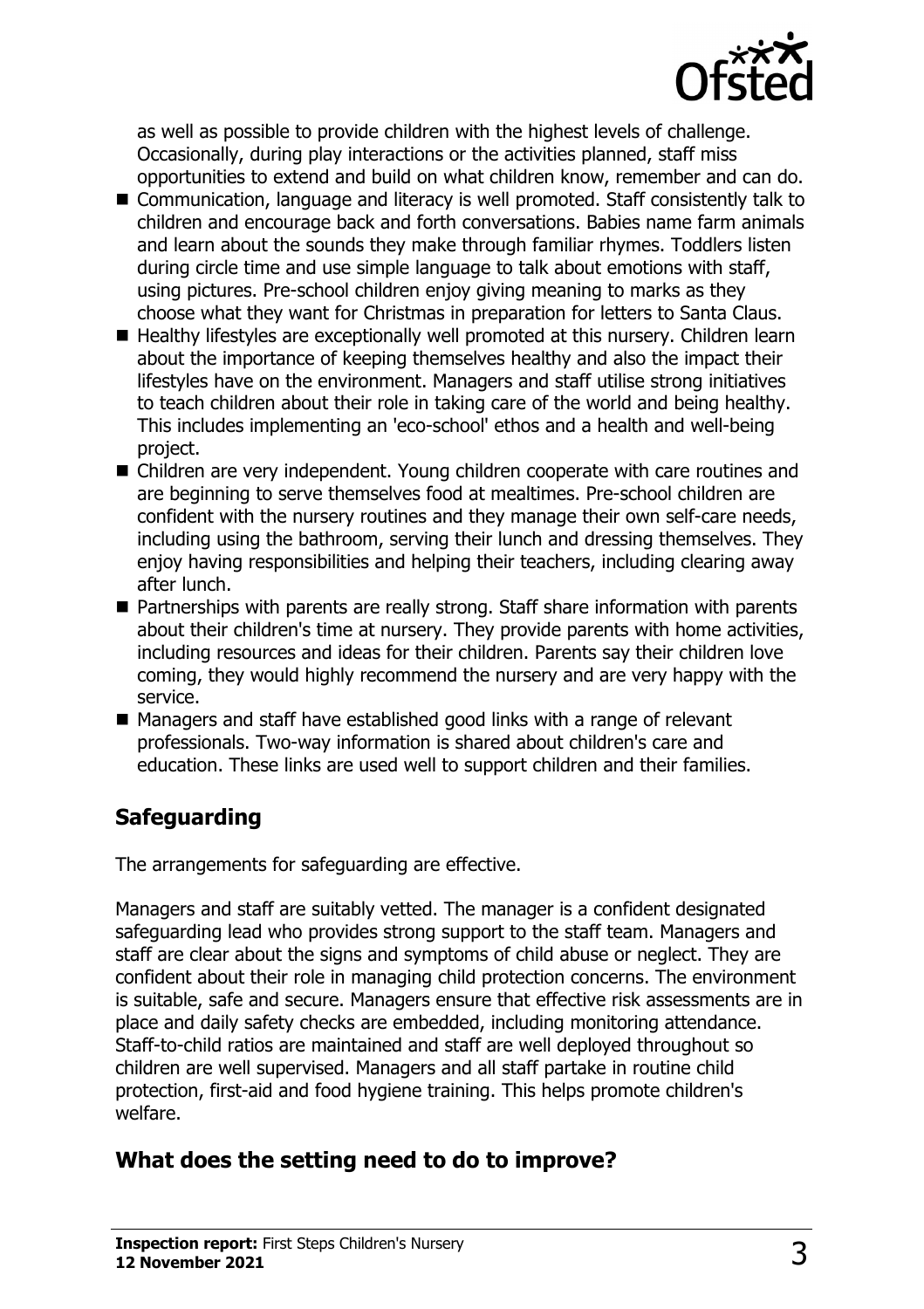

#### **To further improve the quality of the early years provision, the provider should:**

- $\blacksquare$  refine the curriculum so that the educational programmes are securely well sequenced to help provide children with the highest levels of challenge and promote best possible progress
- $\blacksquare$  strengthen reflective practice and include the views of all staff in nursery selfevaluation so that they are clear about the priorities for the future.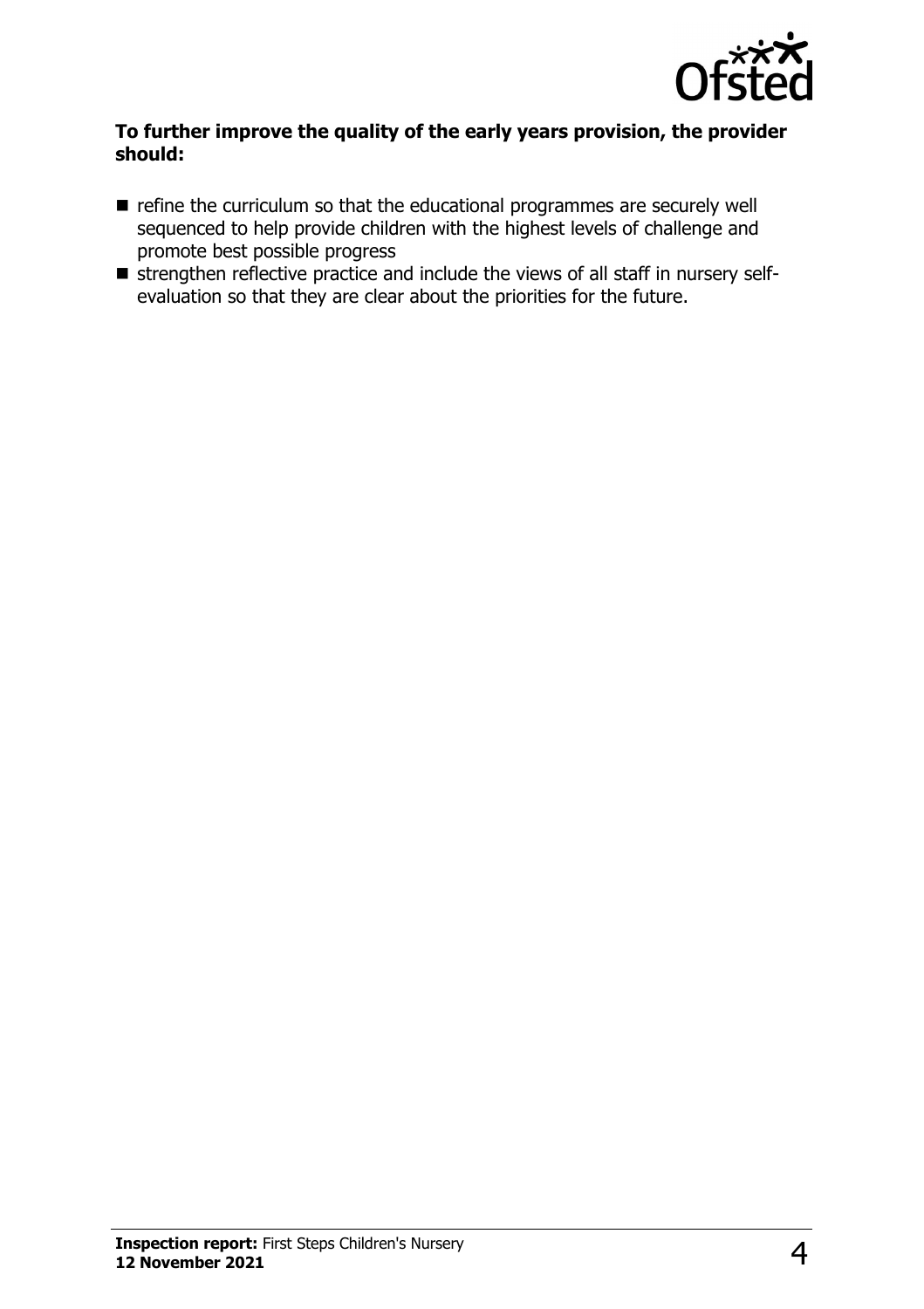

| <b>Setting details</b>                              |                                                                                      |
|-----------------------------------------------------|--------------------------------------------------------------------------------------|
| Unique reference number                             | EY539602                                                                             |
| <b>Local authority</b>                              | Birmingham                                                                           |
| <b>Inspection number</b>                            | 10203434                                                                             |
| <b>Type of provision</b>                            | Childcare on non-domestic premises                                                   |
| <b>Registers</b>                                    | Early Years Register, Compulsory Childcare<br>Register, Voluntary Childcare Register |
| Day care type                                       | Full day care                                                                        |
| Age range of children at time of<br>inspection      | $1$ to $4$                                                                           |
| <b>Total number of places</b>                       | 60                                                                                   |
| Number of children on roll                          | 69                                                                                   |
| Name of registered person                           | The Midcounties Co-Operative Limited                                                 |
| <b>Registered person unique</b><br>reference number | RP900862                                                                             |
| <b>Telephone number</b>                             | 0121 427 9056                                                                        |
| Date of previous inspection                         | 17 April 2018                                                                        |

#### **Information about this early years setting**

First Steps Children's Nursery is one of several settings owned by The Midcounties Co-Operative Limited. The nursery re-registered in 2016. The nursery employs 24 members of childcare staff. Of these, 20 hold appropriate early years qualifications at level 3 and one holds an appropriate early years qualification at level 2. The nursery opens from Monday to Friday all year round, closed for Christmas Day, Boxing Day and New Year's Day. Sessions are from 7.30am until 6.30pm. The nursery provides funded early education for two-, three- and four-year-old children.

## **Information about this inspection**

**Inspectors** Josephine Heath Dale Ramsey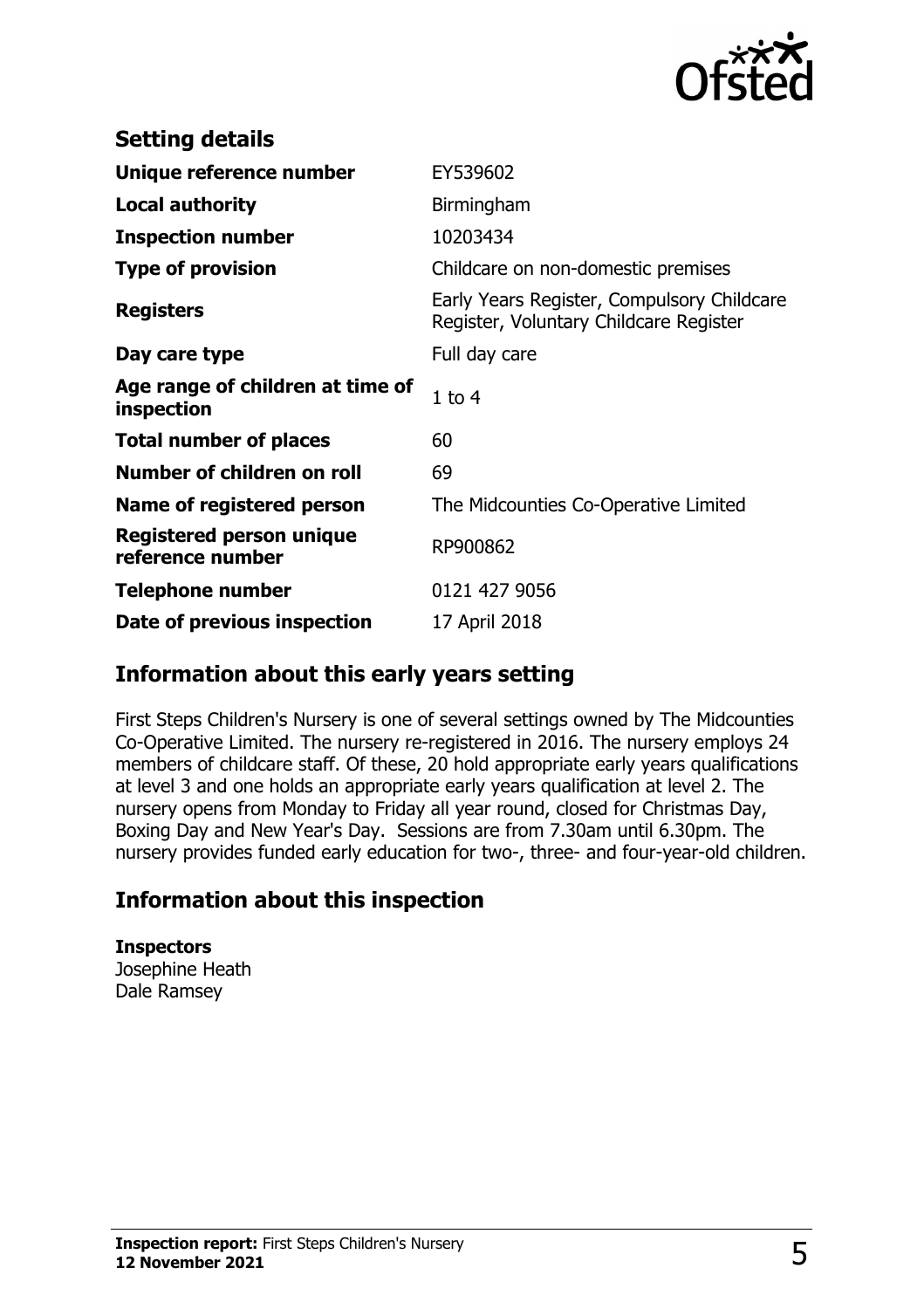

#### **Inspection activities**

- $\blacksquare$  This was the first routine inspection the provider received since the COVID-19 pandemic began. Inspectors discussed the impact of the pandemic with the provider and have taken that into account in their evaluation of the provider.
- $\blacksquare$  The inspectors toured the nursery premises with the manager and conducted learning walk discussions to review the curriculum, educational resources and activities provided.
- $\blacksquare$  The inspectors observed the quality of teaching during activities indoors and outside. They assessed the impact this has on children's learning.
- $\blacksquare$  The inspectors completed two joint observations with the manager of the nursery.
- $\blacksquare$  The inspectors spoke to staff and held a meeting with the nursery management team.
- $\blacksquare$  The inspectors looked at relevant documentation and checked evidence of the suitability of staff working in the nursery.
- $\blacksquare$  The inspectors spoke to children and parents during the inspection and took account of their views.

We carried out this inspection under sections 49 and 50 of the Childcare Act 2006 on the quality and standards of provision that is registered on the Early Years Register. The registered person must ensure that this provision complies with the statutory framework for children's learning, development and care, known as the early years foundation stage.

If you are not happy with the inspection or the report, you can [complain to Ofsted](http://www.gov.uk/complain-ofsted-report).